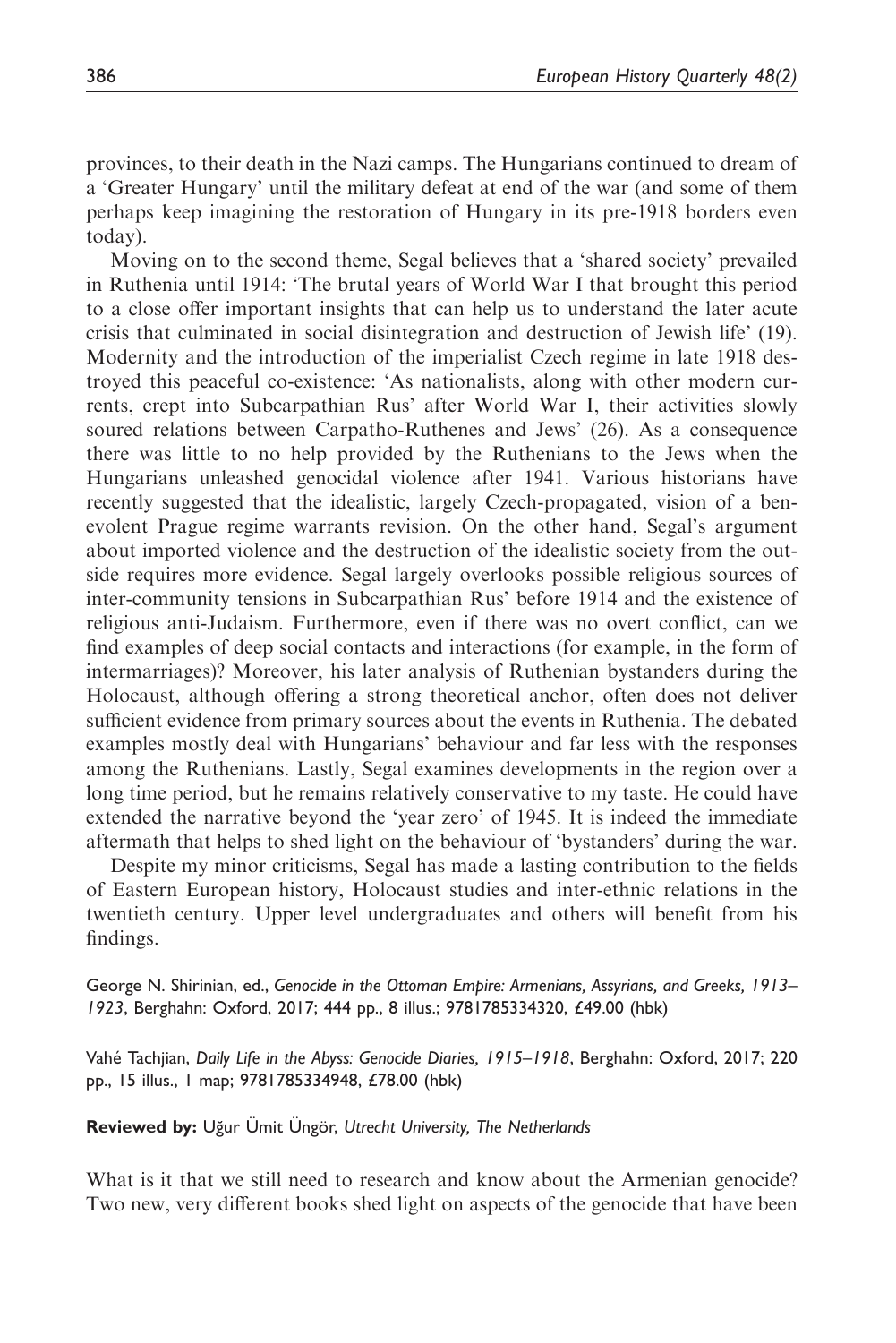overlooked, and thereby manage to make a solid contribution to the scholarship on this subject.

From the 1970s on, the shorthand 'Armenian Genocide' became entrenched in academic studies and popular representations, as scholars came to use it without properly questioning the broader range of victims like Assyrians and Greeks, thereby potentially 'unremembering' their victimization. In recent years this trend has changed. Edited volumes by Tessa Hofmann (2010) and Matthias Bjørnlund (2011) have sketched, with precise empirical strokes, a more complex picture of Christian victimization in the Ottoman Empire during World War I. George Shirinian, Executive Director of the Zoryan Institute, the Toronto-based Armenian research, education and advocacy centre, has edited Genocide in the Ottoman Empire to critique and nuance conventional understandings of the 1915 destruction of the Ottoman Armenians.

The book contains three main sections: 'Contexts', 'Documentation and Eyewitness Accounts', and 'Legacies and Interpretations', with 14 chapters on a range of issues: case studies of Assyrians, testimony, Australian documents, American eyewitness accounts, a contemporary Greek journalist, the Smyrna holocaust, Raphael Lemkin's views, comparisons, and legal and social-psychological approaches. The analyses seem to converge on the position that we are dealing with a complex picture of Ottoman Christian victimization: in some provinces, all Christians were targeted from the outset; in other provinces, only Armenians were; again in others, a mosaic of persecution fluctuated throughout the First World War. Yes, the Armenians were singled out across the vast country for complete annihilation, and yes, although not necessarily planned by Istanbul, the mass murder of Assyrians quantitatively and qualitatively meets the criteria for genocide too, by any definition. The Ottoman Greeks vanished within a decade from Thrace, Anatolia and the Black Sea region; by any reasonable definition that fits within this historical moment of genocidal destruction. Like most genocides, the World War I Ottoman one was a multi-layered, chequered process of destruction with a broad range of victims.

One cannot do justice here to the entire edited volume, but one of the most original chapters is by Ellene Phufas, on the little-known Greek journalist Kostas Faltaits. Faltaits was a journalist embedded with the Greek army, and recorded testimonies of displaced survivors in his book These are the Turks: First-Hand Survivor Accounts of the Massacres in Nicomedia (1921). Especially his unpublished diary notes are a historical treasure trove, as they do not just document the Kemalist massacres of Greek villagers in great detail, but also decry the Greek government's handling of the whole crisis. His story reminds one of Vassili Grossman's, the Soviet-Jewish author who travelled with the Soviet army in World War II and recorded a plethora of atrocities committed by Nazis and Soviets.

The book in general recognizes the real differences between the three cases, and distinguishes between, for example, Pontic Greeks and the western Anatolian Greek population. In Greece, Pontic communities have long struggled to have their experiences fully acknowledged. The aftermath of the Ottoman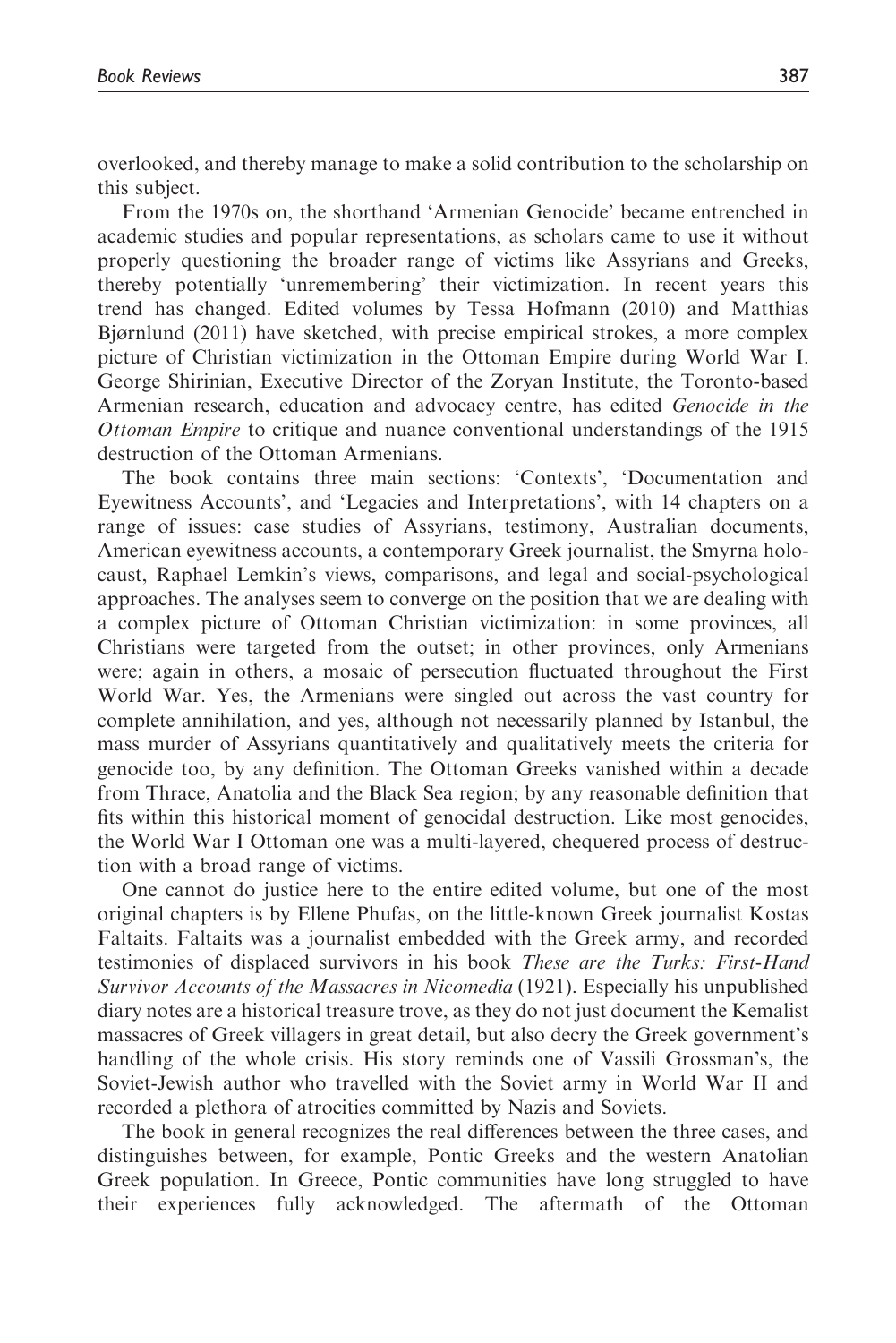Urkatastrophe also diverged: whereas the Greek nation state blossomed and joined NATO and the EU, Assyrians did not enjoy the protection of statehood, and Armenians had to wait until the collapse of the Soviet Union. For the genocide itself, a key conclusion would be that many historical sources including interviews with Assyrian survivors suggest that genocidal intent among the Committee of Union and Progress (CUP) elite was strongest towards the Armenians.

It is entirely legitimate to focus on the mass violence against Ottoman Christians in the period 1914–1924. But the book seems to bracket off the violence against Christians and inadvertently disregard the violence against non-Turkish Muslims as well as against Yazidis. Then again, one can broaden the periodization to include the decades of Kemalist massacres of Kurds, including in Koçgiri (1921), Diyarbekir (1925), Sassoun, Ararat (1930) and Dersim (1938). Then again, none of the violence discussed in this book can be properly understood without taking into account the expulsion and destruction of Muslims in the Balkans during the twin wars of 1912–1913, the harsh Armenian/Russian occupation regime against Kurds in the East, and the Greek massacres of Turks during their military occupation of Western Anatolia. This is not to fudge the issue, find false equivalence, or divert attention, but to trace causalities, find contexts, and study consequences. All of this, at the end of the day, is part and parcel of the violent collapse of the Ottoman Empire in that disastrous decade.

It would be an ironic statement to make that Syria once was a country that took in refugees. During the 1915 Armenian genocide, hundreds of thousands of Ottoman Armenians were poured into Syria and ended up in cities like Hama, Damascus, Salamiyya, and others. They marched, died and survived in the deserts, cities and towns of Syria, and later formed the backbone of the Armenian communities of the Levant, including especially Aleppo and Beirut. In the past decade, many memoirs and diaries have been published that have shed light on those deportees' experiences, but what was sorely needed was a thorough study of the genre of genocide diary. How did people survive under the direst of circumstances? The lives of these deportees (the word 'refugee' does not really capture their personal and collective experiences) are a topic of concern to World War I historians and experts of the late Ottoman Empire, as well as specialists of genocide.

\*\*\*

Vahé Tachjian has written a thoughtful, nuanced and powerful study of survival centring on the lives two Armenian diarists from the period: the priest Der Nerses Tavukjian and Krikor Boghorian, both from Aintab (present-day Gaziantep). Their diaries are by no means unique among the plethora of materials contemporary Armenian survivors have written, but they are particularly devastating in their emotional honesty as the authors experienced and survived genocide. Tavukjian was a solemn, pious older man, whose belief in God was shaken by his cumulative